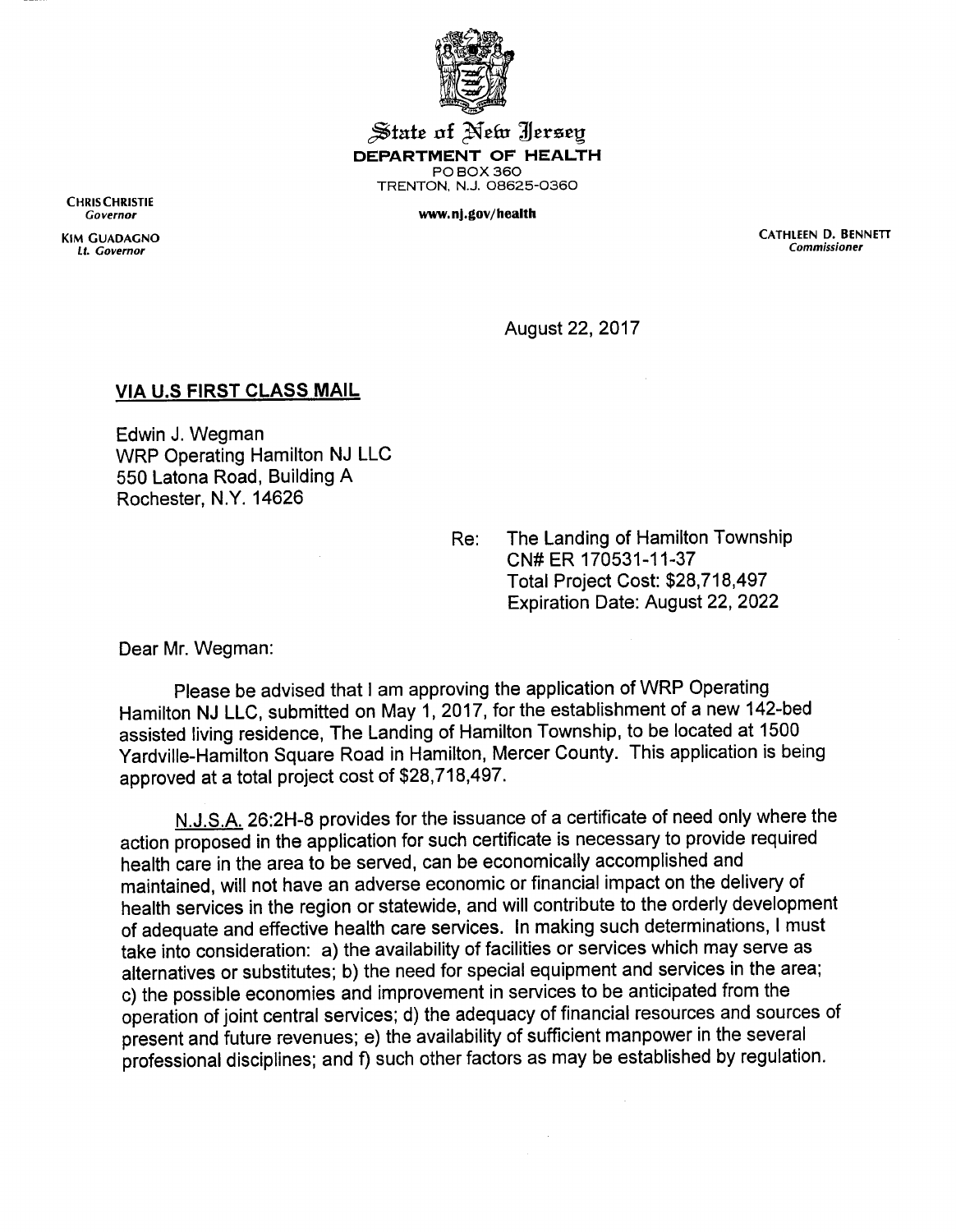The Landing of Hamilton Township CN#ER 170531-11-37 Page 2

As to the aforementioned specifics of this application, I note that in identifying those services that are subject to expedited review, the Department of Health (Department) chose services that would have a minimal impact on the health care system as a whole and, therefore, for which a statistical bed need methodology would not be necessary. The services in this application are subject to expedited review pursuant to N.J.A.C. 8:33-5.1(a)(4) and, therefore, a need assessment is not required. I believe that the criterion regarding the availability of facilities or services which may serve as alternatives or substitutes is not applicable since the services in this application will have aminimal impact on the health care system as awhole. The need for sufficient special equipment and services in the area does not apply as this application is for an assisted living residence, which does not require any special equipment. No economies of scale or service improvements from the operation of joint central services have been identified. I believe that this project can be economically accomplished and maintained, as the applicant proj end of the second year of operation. I also note that while additional professional staff will be required to accommodate the implementation of these assisted living beds, Iam confident that there is sufficient professional staff available in the area to meet those staffing needs.

Finally, I have taken into consideration the applicable regulations for the services subject to expedited review (i.e., N.J.A.C. 8:33-5.3 and 8:33H-1.16). I find that WRP Operating Hamilton NJ LLC has provided an appropriate project description, which includes information as to the total project cost, operating costs and revenues, services affected, equipment involved, source of funds, utilization statistics, and justification for the proposed project (N.J.A.C. 8:33-5.3(a)(1)); assurance that all residents of the area, particularly the medically underserved, will have access to services (N.J.A.C. 8.33- 53(a)(2))- and documentation that it will meet appropriate licensing and construction standards (N.J.A.C. 8:33-5.3(a)(3)(i)). In addition, members of WRP Operating Hamilton NJ LLC have demonstrated a track record of substantial compliance with the Department's licensing standards (N.J.A.C. 8:33-5.3(a)(3)(ii)).

Please be advised that this approval is limited to the proposal as presented and<br>reviewed. The application, related correspondence, and any completeness questions and responses are incorporated and made a part of this approval. An additional review by the Department may be necessary if there is any change in scope, as defined at N.J.A.C. 8:33-3.9. However, a change in cost of an approved certificate of need is exempt from certificate of need review subject to the following:

1 The applicant shall file a signed certification as to the final total project cost expended for the project at the time of the application for licensure for the beds/services with the Department's Certificate of Need and Healthcare Facility Licensure Program.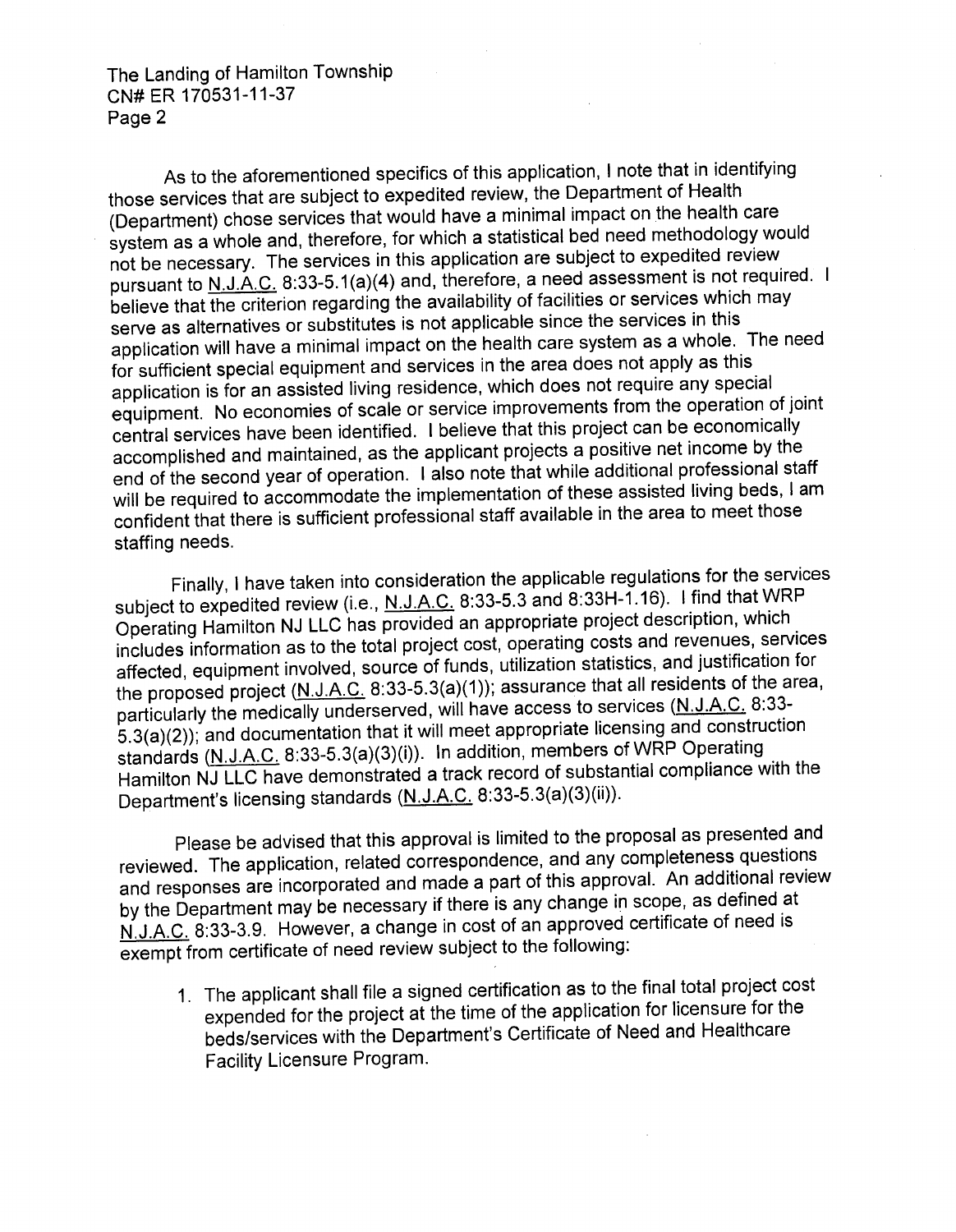The Landing of Hamilton Township CN#ER 170531-11-37 Page 3

- 2. Where the actual total project cost exceeds the certificate of need approved total project cost and is greater than \$1,000,000, the applicant shall remit the additional certificate of need application fee due to the Certificate of Need and Healthcare Facility Licensure Program. The required additional fee shall be 0.25 percent of the total project cost in excess of the certificate of need approved total project cost.
- 3. The Department will not issue a license for beds/services until the additional fee is remitted in full.

Furthermore, pursuant to N.J.S.A. 26:2H-12.16, a new facility that is licensed to operate as an assisted living residence or comprehensive personal care home shall reserve ten percent of its total bed complement for use by Medicaid-eligible persons. The ten percent utilization by Medicaid-eligible persons shall be met through Medicaid personal care home as private paying persons and subsequently become eligible for Medicaid, orthrough direct admission of Medicaid-eligible persons. An assisted living residence or comprehensive personal care home shall achieve this ten percent utilization within three years of licensure to operate and shall maintain this level of utilization thereafter. The Department will monitor that this condition threshold is met and maintained during the duration of licensure.

The Department, in approving this application, has relied solely on the facts and information presented to us. The Department offers no opinion as to whether the facility's ownership or business organization is in compliance with the Codey Act, Board of Medical Examiners administrative rules, or federal anti-referral (Stark) and antikickback laws. We have not undertaken an independent investigation of such information. If material facts with respect to this application have not been disclosed or have been misrepresented, the Department may take appropriate administrative regulatory action to rescind the approval or refer the matter to the Office of the New Jersey Attorney General.

Any approval granted by this Department relates to certificate of need and/or licensing requirements and does not imply acceptance by a reimbursing entity. This letter is not intended as an approval of any arrangement affecting reimbursement or any remuneration involving claims for health care services.

This approval is not intended to preempt in any way any municipality's authority to regulate land use within its borders and shall not be used by you to represent that the Department has made any findings or determinations relative to the use of any specific property. Please be advised that services may not commence until such time as a license has been issued by the Certificate of Need and Healthcare Facility Licensure Program to operate this facility. A survey by Department staff may be required prior to commencing services; if such a determination is made, you will need to contact a